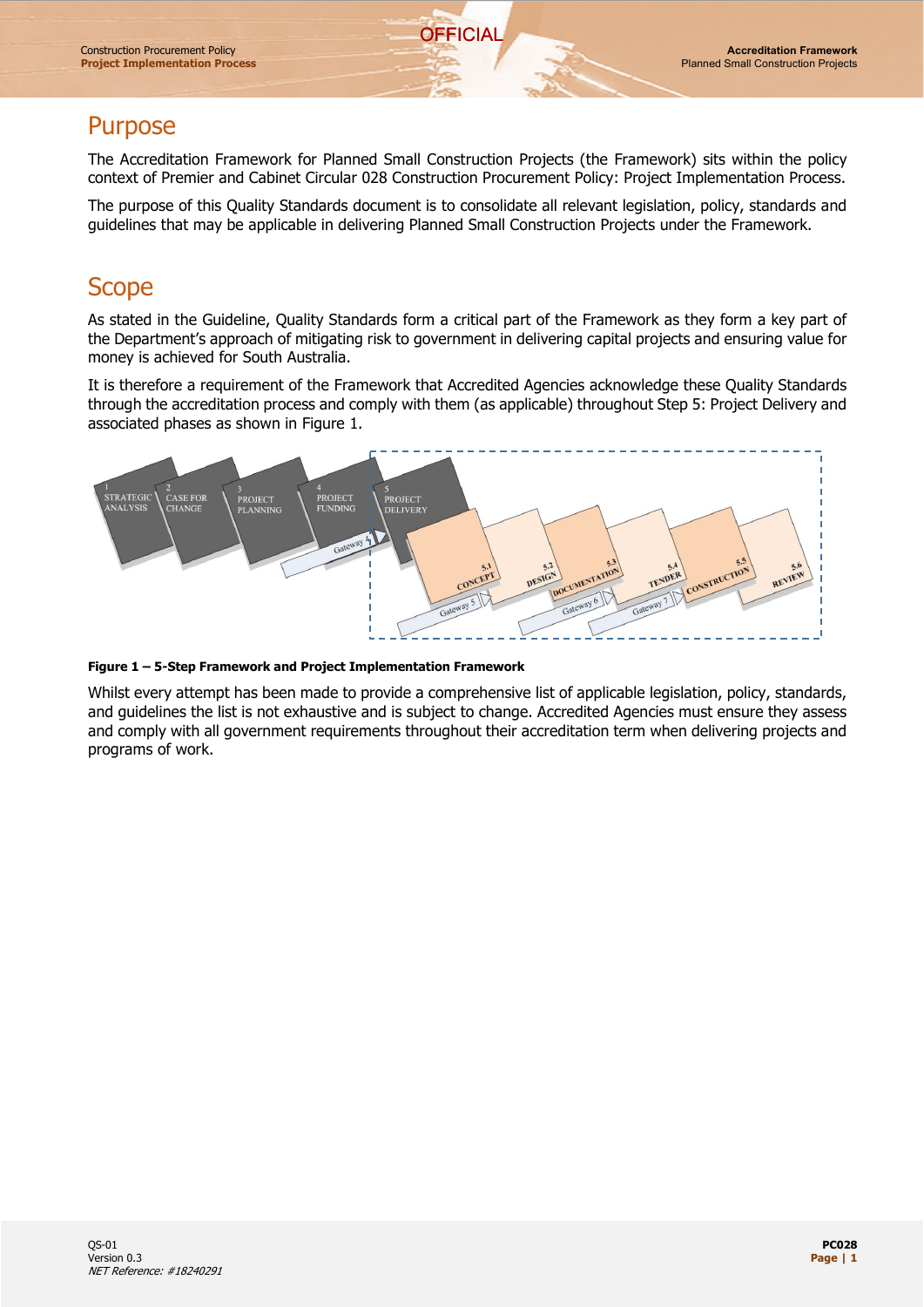# Mandatory Requirements



All government legislation and policies listed in Table 1 are mandatory requirements of the Framework and must be complied with by Accredited Agencies.

| <b>Type</b>                              | <b>Reference</b>                                                                                                           |  |
|------------------------------------------|----------------------------------------------------------------------------------------------------------------------------|--|
| <b>Work Health &amp; Safety</b>          |                                                                                                                            |  |
| Legislation                              | WHS Act 2012 (SA) V:3.10.2019                                                                                              |  |
| Legislation                              | <b>WHS Regulations 2012 (SA) V:1.1.2021</b>                                                                                |  |
| Legislation                              | South Australian Public Health Act 2011                                                                                    |  |
| <b>Public Works</b>                      |                                                                                                                            |  |
| Policy                                   | <b>Construction Procurement Policy Project Implementation Process (PIP)</b>                                                |  |
| Legislation                              | Public Finance and Audit Act 1987                                                                                          |  |
| Legislation                              | Parliamentary Works Committees Act 1991                                                                                    |  |
| Legislation                              | PC015: Procedures for Submissions to Cabinet seeking the review of Public Works by the<br><b>Public Works Committee</b>    |  |
| Legislation                              | <b>PC018: Government Office Accommodation Framework</b>                                                                    |  |
| Legislation                              | PC027: Disclosure of Government Contracts                                                                                  |  |
| Legislation                              | <b>PC114: Government Real Property Management</b>                                                                          |  |
| Legislation                              | <b>TI08: Financial Authorisations</b>                                                                                      |  |
| Legislation                              | <b>TI17: Evaluation of and Approvals to Proceed with Public Sector Initiatives</b>                                         |  |
| <b>Tendering and Procurement</b>         |                                                                                                                            |  |
| Legislation                              | <b>State Procurement Act 2020</b>                                                                                          |  |
| Legislation                              | <b>State Procurement Regulations 2020</b>                                                                                  |  |
| Legislation                              | <b>Security of Payments Act 2009</b>                                                                                       |  |
| Policy                                   | Code for the Tendering and Performance of Building Work 2016                                                               |  |
| Policy                                   | Code of Practice for the South Australian Construction Industry                                                            |  |
| <b>Building and Development Approval</b> |                                                                                                                            |  |
| Legislation                              | Planning, Development and Infrastructure Act 2016                                                                          |  |
| Legislation                              | Planning, Development and Infrastructure (Accredited Professionals) Regulations 2019                                       |  |
| Legislation                              | Planning, Development and Infrastructure (Fees, Charges and Contributions) Regulations<br>2019                             |  |
| Legislation                              | Planning, Development and Infrastructure (General) Regulations 2017                                                        |  |
| Legislation                              | Planning, Development and Infrastructure (Fees, Charges and Contributions) Variation<br><b>Revocation Regulations 2020</b> |  |
| Legislation                              | Planning, Development and Infrastructure (Planning Agreements) Regulations 2020                                            |  |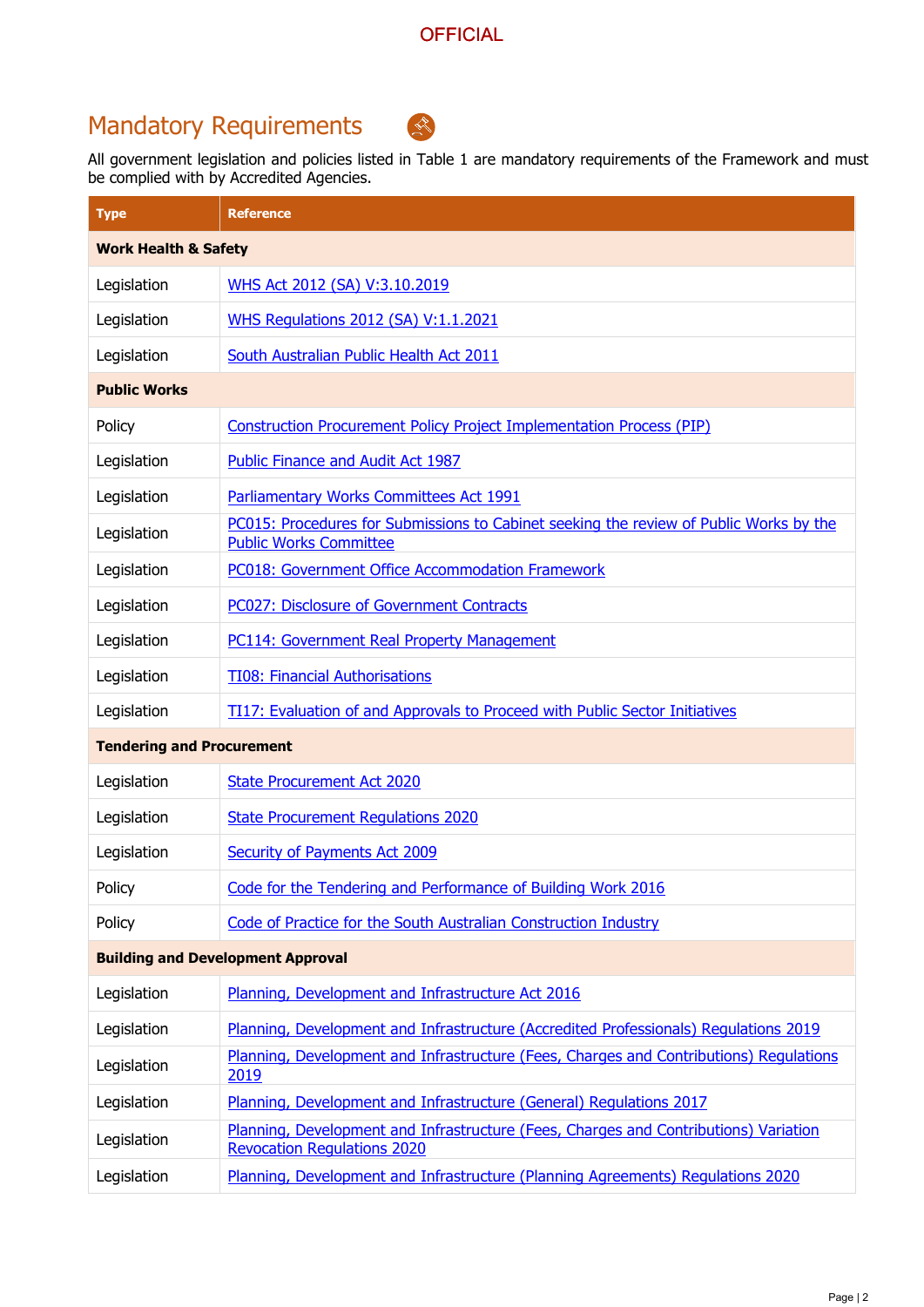#### **OFFICIAL**

| Legislation                                                 | Planning, Development and Infrastructure (Swimming Pool Safety) Regulations 2019    |  |
|-------------------------------------------------------------|-------------------------------------------------------------------------------------|--|
| Legislation                                                 | Planning, Development and Infrastructure (Transitional Provisions) Regulations 2017 |  |
| Legislation                                                 | <b>Development Requlations 2008</b>                                                 |  |
| Legislation                                                 | Building Work Contractors Act 1994 & 1995                                           |  |
| Legislation                                                 | <b>Building Work Contractors Regulations 2011</b>                                   |  |
| Legislation                                                 | Heritage Places Act 1993                                                            |  |
| Legislation                                                 | PC028 - Construction Procurement Policy                                             |  |
| Policy                                                      | <b>NATSPEC Construction Information</b>                                             |  |
| Legislation                                                 | <b>Industry Advocate Act 2017</b>                                                   |  |
| Legislation                                                 | MBS 001 - Upgrading health and safety in existing buildings                         |  |
| Legislation                                                 | MBS 002 - Maintaining the performance of essential safety provisions                |  |
| Legislation                                                 | MBS 003 - Fire safety in caravan parks and residential parks                        |  |
| Legislation                                                 | MBS 004 - Swimming pool safety - designated safety features                         |  |
| Legislation                                                 | MBS 005 - Additional requirements for housing on Aboriginal lands                   |  |
| Legislation                                                 | MBS 006 - Modifications to the application of the Building code                     |  |
| Legislation                                                 | MBS 007 - Modifications to the Building Code 2019 edition                           |  |
| Legislation                                                 | MBS 008 - Additional requirements in designated bushfire prone areas                |  |
| Legislation                                                 | MBS 009 - On-site stormwater retention                                              |  |
| Legislation                                                 | MBS 010 - Construction requirements for the control of external sound               |  |
| <b>Disability and Fair Work</b>                             |                                                                                     |  |
| Legislation                                                 | Fair Work (Building Industry) Act 2012 (Cth)                                        |  |
| Legislation                                                 | Disability Discrimination Act 1992 (Cth)                                            |  |
| <b>Environmental and Ecological Sustainable Development</b> |                                                                                     |  |
| Legislation                                                 | <b>Environmental Protection Act 1993</b>                                            |  |
| Legislation                                                 | Native Title (South Australia) Act 1994                                             |  |
| Legislation                                                 | <b>Native Vegetation Act 1991</b>                                                   |  |
| Legislation                                                 | Natural resources Management Act 2004                                               |  |
| Legislation                                                 | Climate Change and Greenhouse Emissions Reductions Act 2007                         |  |

**Table 1: Mandatory Requirements**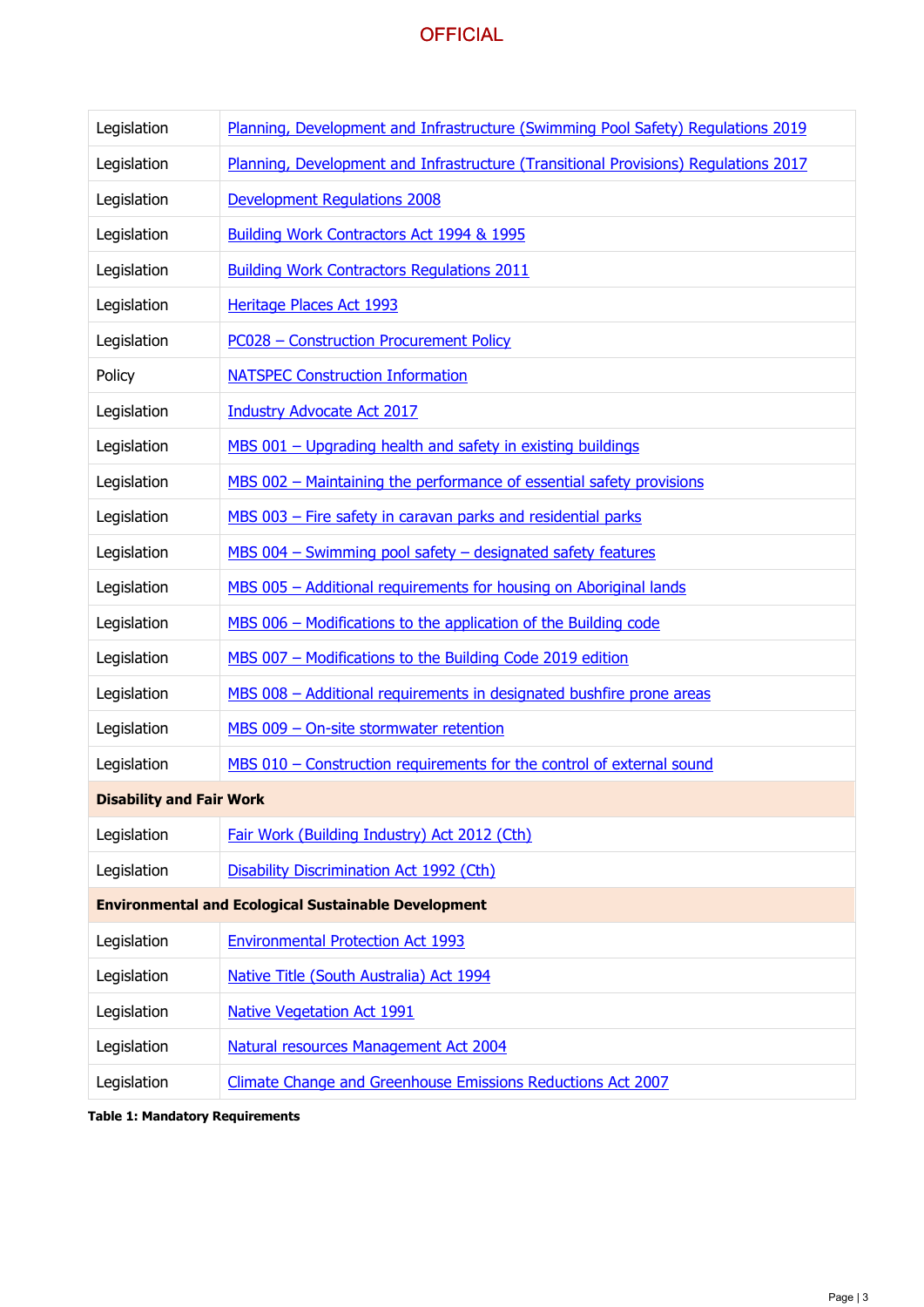## Recommended Requirements

Government policies and standards listed in Table 2 are recommended requirements of the Framework. Accredited Agencies are to determine applicability and use when delivering projects and programs of work.

| <b>Type</b>                              | <b>Reference</b>                                                                         |  |
|------------------------------------------|------------------------------------------------------------------------------------------|--|
| <b>Work Health &amp; Safety</b>          |                                                                                          |  |
| Policy                                   | Approved Codes of Practice in SA                                                         |  |
| Policy                                   | <b>National Public Private Partnership Policy and Guidelines</b>                         |  |
| Policy                                   | Workforce Participation in Government Construction Procurement Policy                    |  |
| <b>Tendering and Procurement</b>         |                                                                                          |  |
| Standard                                 | AS4120-1994: Guidelines for the Application of the Australian Standard Code of Tendering |  |
| Standard                                 | AS4122-2010: General Conditions of Contract for Consultants                              |  |
| Standard                                 | AS4214-1992: General Conditions of Contract                                              |  |
| Standard                                 | AS43000-1995: General Conditions of Contract for Design and Construct                    |  |
| Standard                                 | AS2125-1992: General Conditions of Tendering and Form of Tender                          |  |
| Standard                                 | AS2127-1992: Form of Formal Instrument of Agreement                                      |  |
| Standard                                 | AS4121-1994: Code of Ethics and Procedures for the Selection of Consultants              |  |
| <b>Building and Development Approval</b> |                                                                                          |  |
| Policy                                   | Code of Practice for the South Australian Construction Industry                          |  |
| <b>Disability and Fair Work</b>          |                                                                                          |  |
| Policy                                   | <b>South Australian Industry Participation Policy</b>                                    |  |
| Standard                                 | Disability (Access to Premise - Buildings) Standards 2010 (Cth)                          |  |

**Table 2: Recommended Requirements**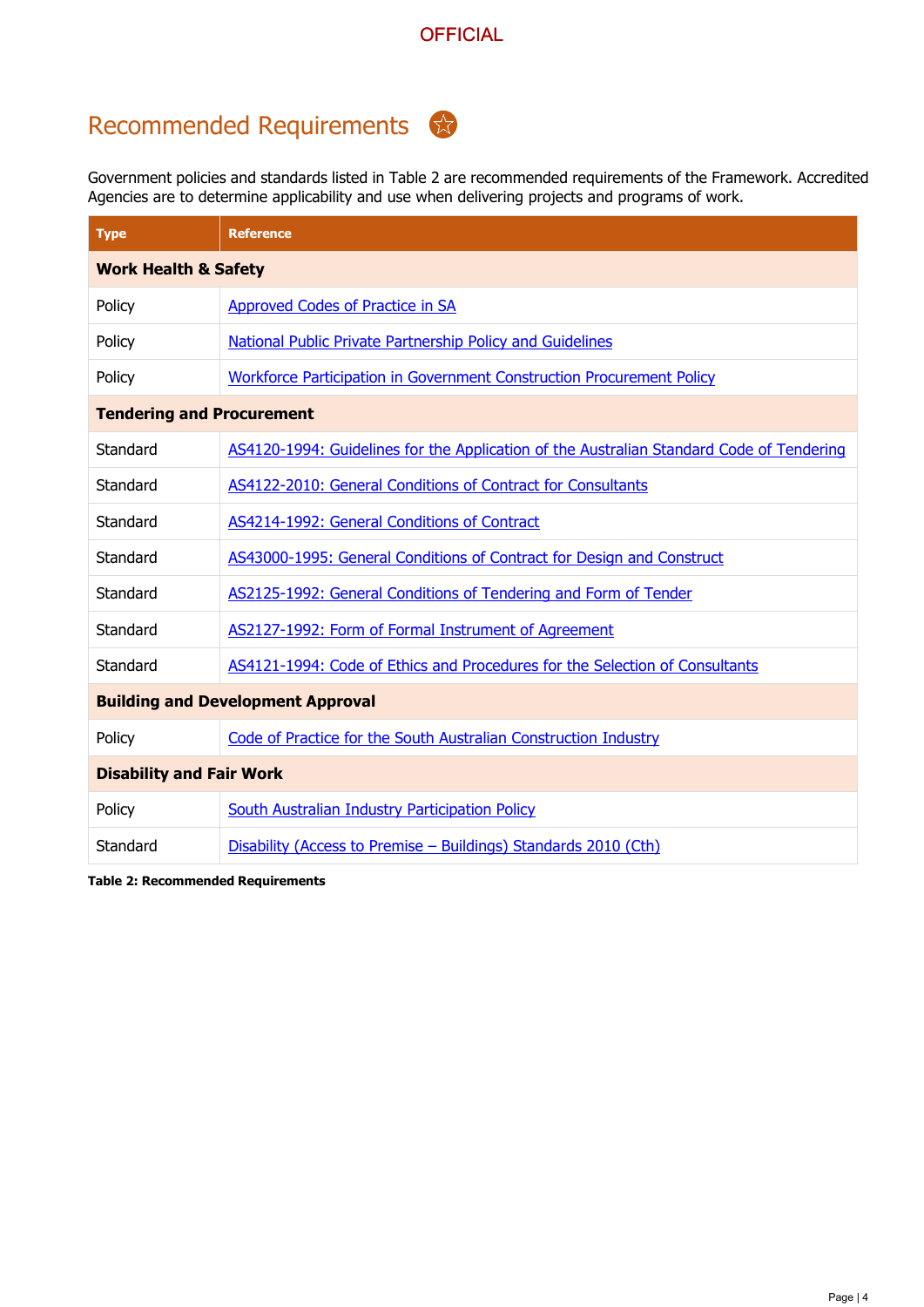## **Guidelines**



Government documents listed in Table 3 are provided as guidance material only and may be utilised at the discretion of Accredited Agencies when delivering projects and programs of work.

**OFFICIAL** 

| <b>Type</b>                                                  | <b>Reference</b>                                                              |  |
|--------------------------------------------------------------|-------------------------------------------------------------------------------|--|
| <b>Work Health &amp; Safety</b>                              |                                                                               |  |
| Guideline                                                    | <b>DIT Minimum Safety Expectations</b>                                        |  |
| <b>Public Works</b>                                          |                                                                               |  |
| Guideline                                                    | Guidelines for the Evaluation of Public Sector Initiatives                    |  |
| <b>Building and Development Approval</b>                     |                                                                               |  |
| Guideline                                                    | 20-Year State Infrastructure Strategy                                         |  |
| Guideline                                                    | 30-Year Plan for Greater Adelaide; and Plans for Regional South Australia     |  |
| <b>Environmental and Ecological Sustainable Development</b>  |                                                                               |  |
| Guideline                                                    | Government Buildings Energy Strategy 2013-2020 Requirements                   |  |
| Guideline                                                    | Solar Panels for Government Funded Building Projects                          |  |
| Guideline                                                    | <b>Water Efficient Outlets in Government Buildings</b>                        |  |
| <b>Risk Management</b>                                       |                                                                               |  |
| Guideline                                                    | AS/NZS ISO 31000:2009 Risk Management - Principles and Guidelines             |  |
| Guideline                                                    | Risk Management Policy Statement, SA Insurance Corporation (SAICORP)          |  |
| <b>Quality Management</b>                                    |                                                                               |  |
| Guideline                                                    | ISO 9001:2008 Quality Management Systems - Requirements                       |  |
| Guideline                                                    | ISO 3100:2009 Risk Management - Principals and Guidelines                     |  |
| <b>Project Delivery and Handover</b>                         |                                                                               |  |
| Guideline                                                    | <b>Practical Completion Process and Checklist</b>                             |  |
| <b>DIT Contractor and Consultant Prequalification System</b> |                                                                               |  |
| Guideline                                                    | Prequalification for Professional and Technical Services                      |  |
| Guideline                                                    | 17C811 Phase 2 Technical Services Prequalification Supplier Register          |  |
| Guideline                                                    | <b>Prequalification of Building Work</b>                                      |  |
| Guideline                                                    | <b>Prequalification for General Building</b>                                  |  |
| Guideline                                                    | Prequalification for Trade and Sub Contractor (Air Conditioning & Mechanical) |  |
| Guideline                                                    | Prequalification for Trade and Sub Contractor (Demolition & Asbestos Removal) |  |